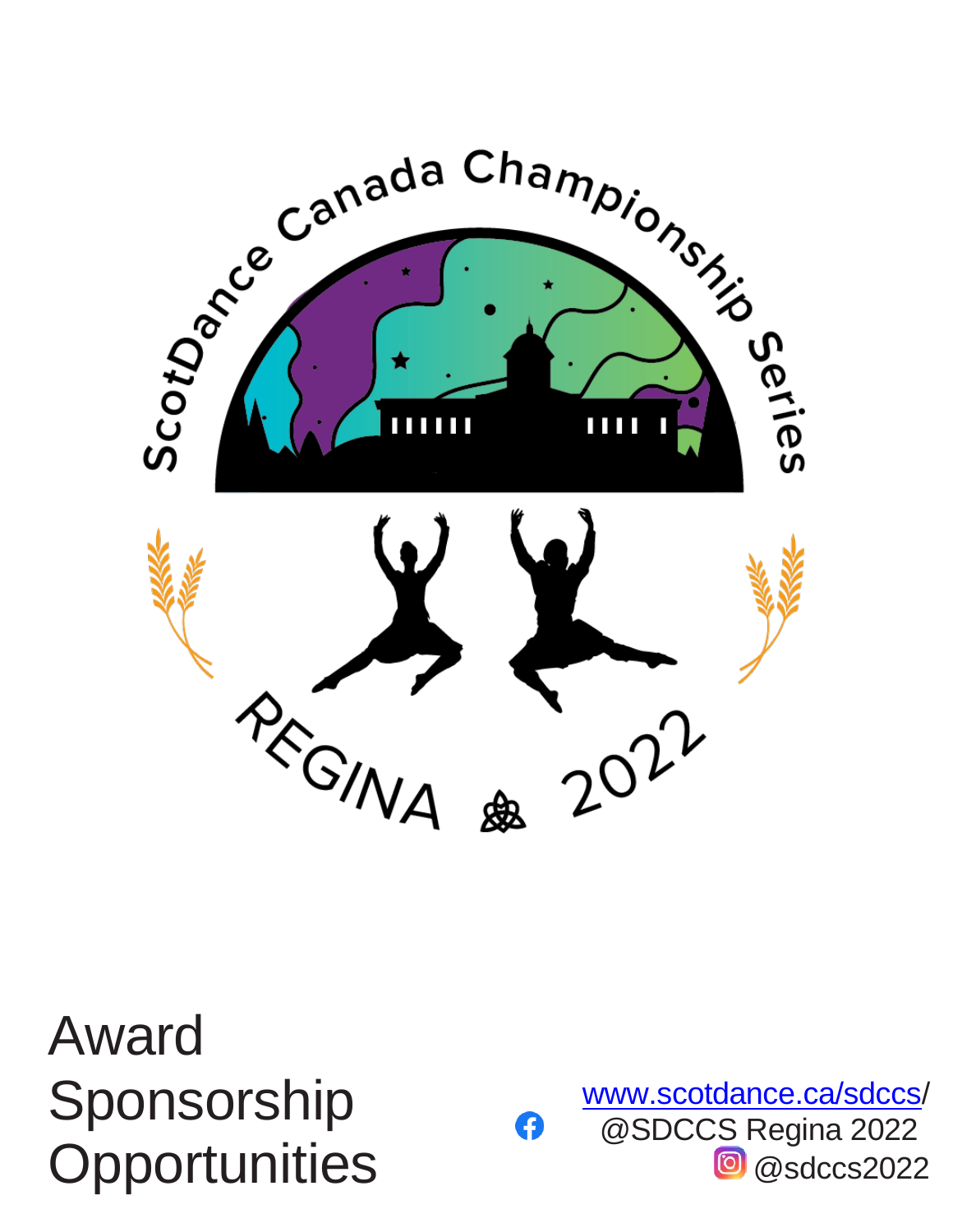

#### ScotDance Canada Championship Series

Regina, SK - July 6 – 10, 2022

The ScotDance Canada Championship Series (SDCCS) is the pinnacle event of highland dancing in Canada, and one of the premier events around the world. This prestigious annual event brings together qualifying provincial representatives to compete for the title of Canadian Champion in seven age categories. Furthermore, there are three additional days of dancing including Pre-Premier competition for up and coming dancers, Premier competition, the ScotDance Canada Open Championship and Choreography competition. Each year, the SDCCS is held in a different Canadian city; however, the last two years were cancelled due to the pandemic. This marks the third time this great event has been hosted in Regina, Saskatchewan. From July 6th to 10th, the SDCCS will take over the Viterra International Trade Centre at EVRAZ place. SDCCS 2022 will bring up to 3000 attendees to Regina from across Canada and around the world. From accommodation to food and beverage, attractions and beyond, the SDCCS brings increased tourism spending leading up to and throughout the event. Many families are likely to stay and explore the attractions within the city of Regina and the surrounding area.

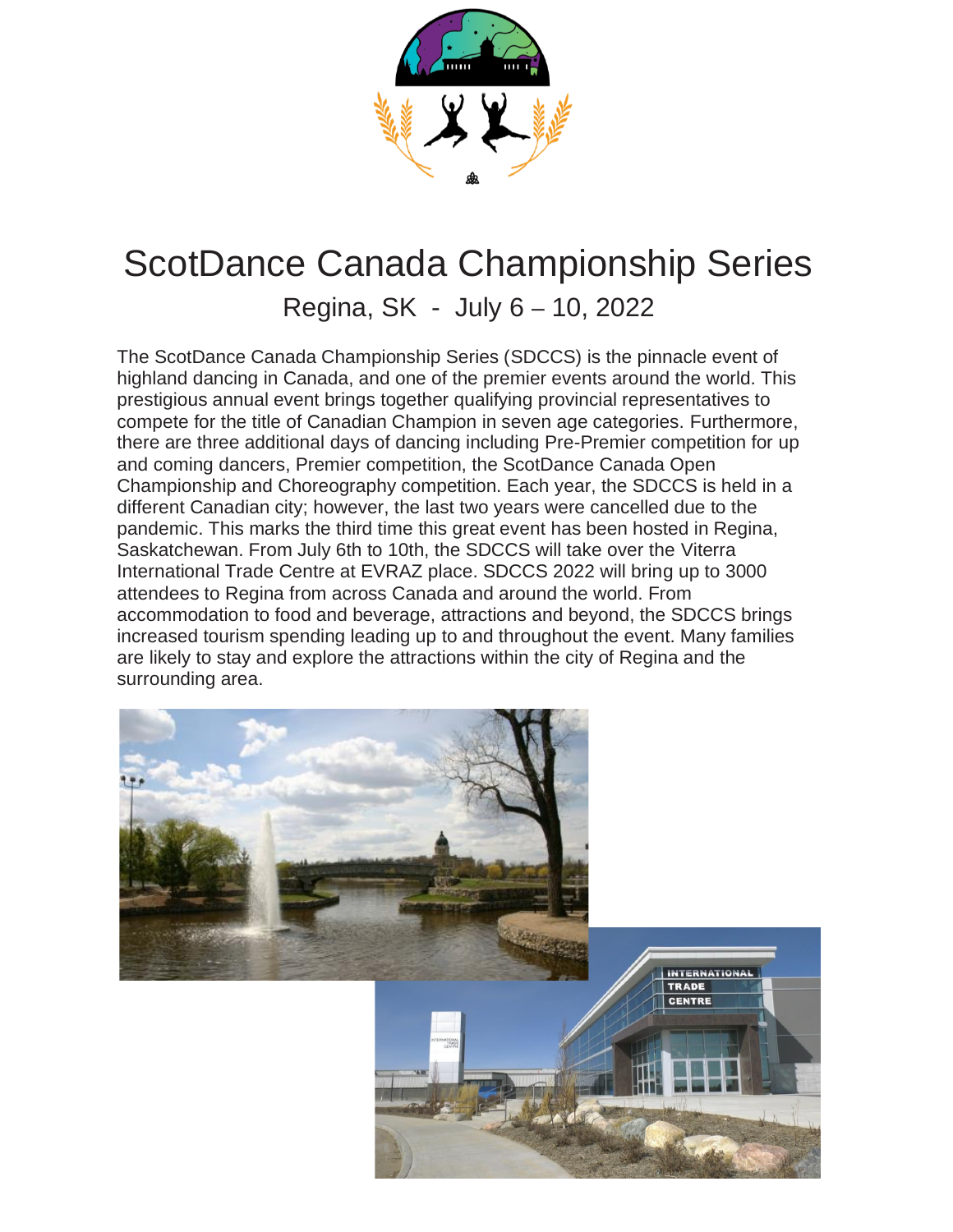

# Award Sponsorship

Please join us in recognizing the accomplishments of all dancers by sponsoring medals, overall awards or a complete class. Each sponsorship will be recognized in the program, as well as announced at the event.



- ScotDance Canada Open Championships
- ❖ Highland & National Competitions
	- o Pre-Premier Highland & National
	- o Restricted Premier Highland & National
	- o Premier Highland & National
	- o Pre-Championship
	- **Special Events** 
		- o Pre-Premier Trophy Fling
		- o Premier Bellegarde Blue Bonnets Memorial
		- o Solo and Duet Choreographies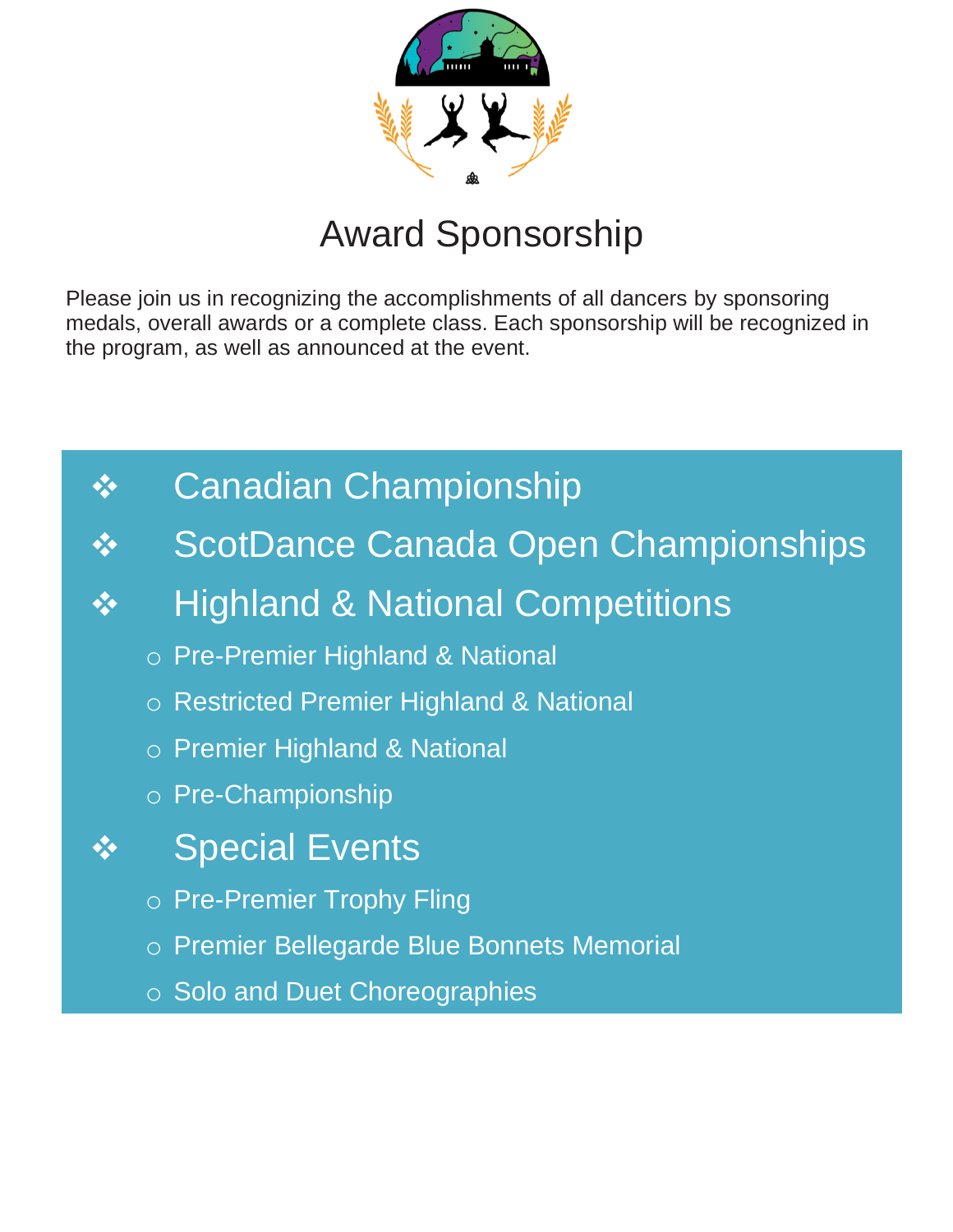

### Canadian **Championship**

#### Seven (7) age categories

Champion, 1<sup>st</sup> runner up, 2<sup>nd</sup> runner up, 3<sup>rd</sup> runner up, 4<sup>th</sup> runner up & 5<sup>th</sup> runner up in each age category:

| Champion Award (each)                               | \$160 |
|-----------------------------------------------------|-------|
| 1 <sup>st</sup> Runner-Up Award (each)              | \$150 |
| 2 <sup>nd</sup> Runner-Up Award (each)              | \$130 |
| 3rd to 5 <sup>th</sup> Runner-Up Award (each) \$120 |       |

\*Note: Past award sponsors will be emailed and given first right of refusal for sponsorship of specific awards for the Canadian Championship.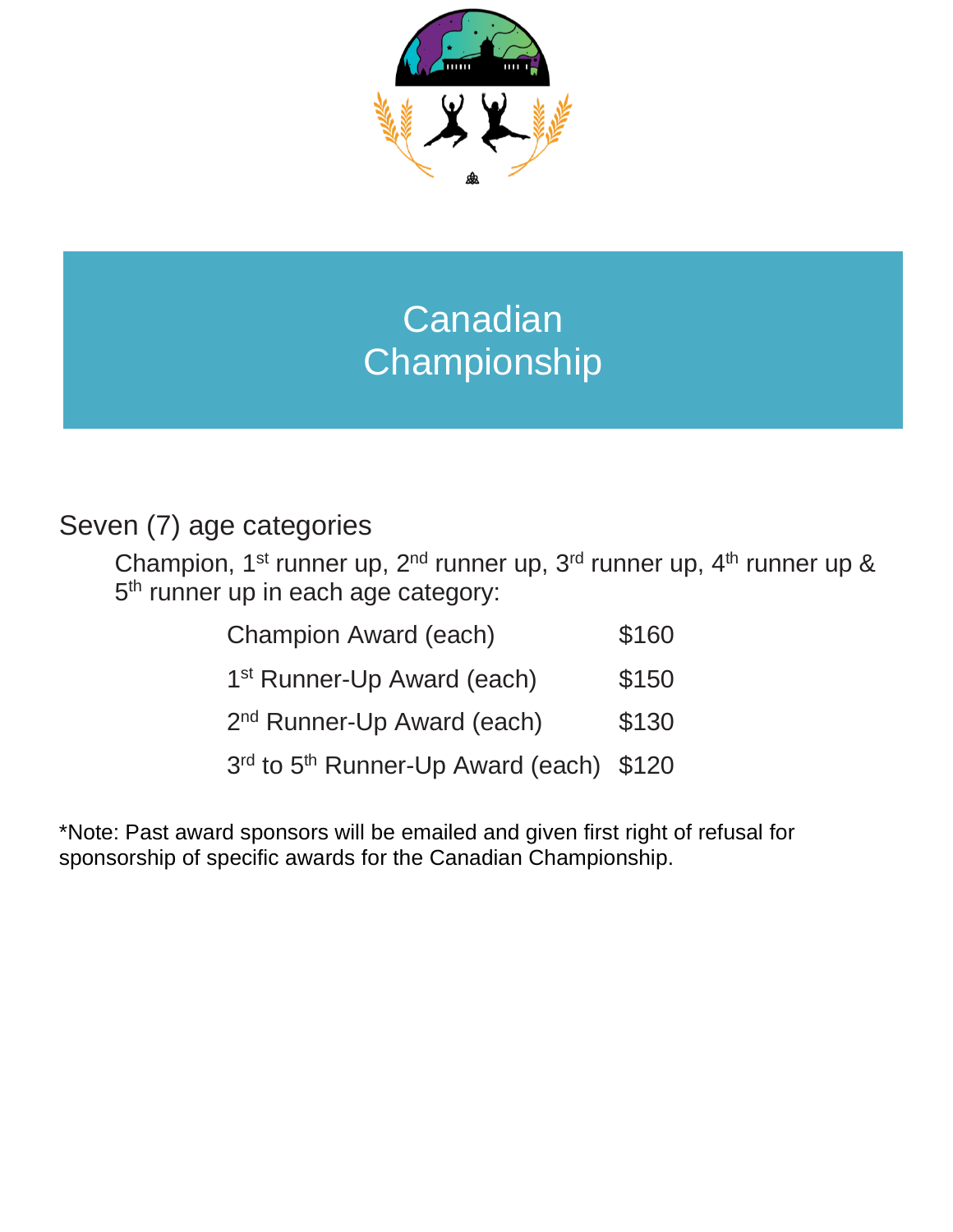

#### **ScotDance** Canada Open **Championship**

#### Thirteen (13) age categories

Champion, 1<sup>st</sup> runner up, 2<sup>nd</sup> runner up, 3<sup>rd</sup> runner up, 4<sup>th</sup> runner up & 5<sup>th</sup> runner up in each age category:

| Awards and medals (per class)                                   | \$850 |
|-----------------------------------------------------------------|-------|
| Champion Award (each)                                           | \$150 |
| 1 <sup>st</sup> Runner-Up Award (each)                          | \$150 |
| 2 <sup>nd</sup> to 5 <sup>th</sup> Runner-Up Award (each) \$100 |       |
| Medals (per class)                                              | \$150 |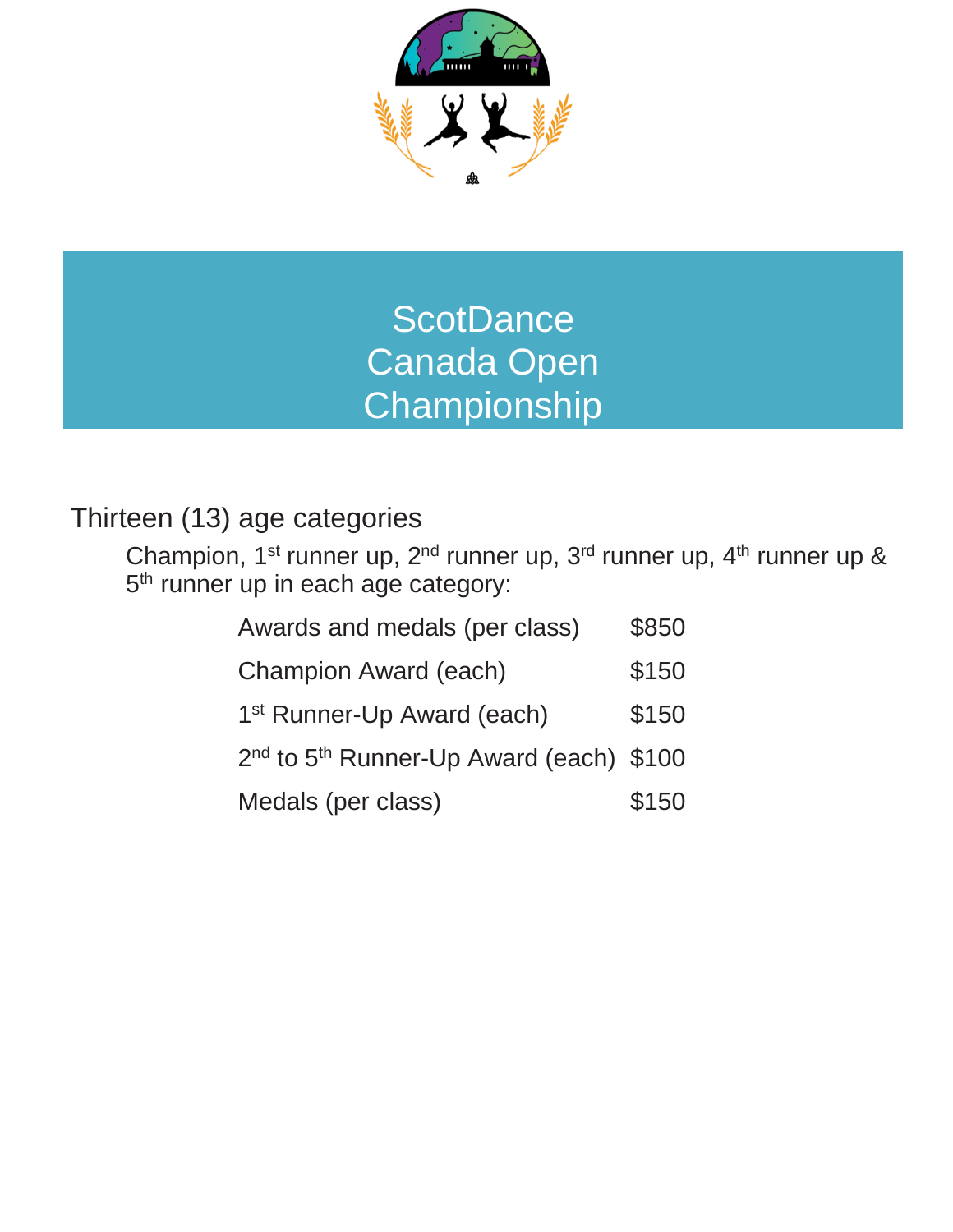

### Highland & **National Competitions**

Numerous age categories over 3 days of competition

Primary (medals only), Beginner, Novice, Intermediate, Restricted Premier, Premier, Pre-Championship

| Aggregate Award & medals (per class) \$280 |       |
|--------------------------------------------|-------|
| Aggregate Award (each)                     | \$100 |
| Medals (per class)                         | \$180 |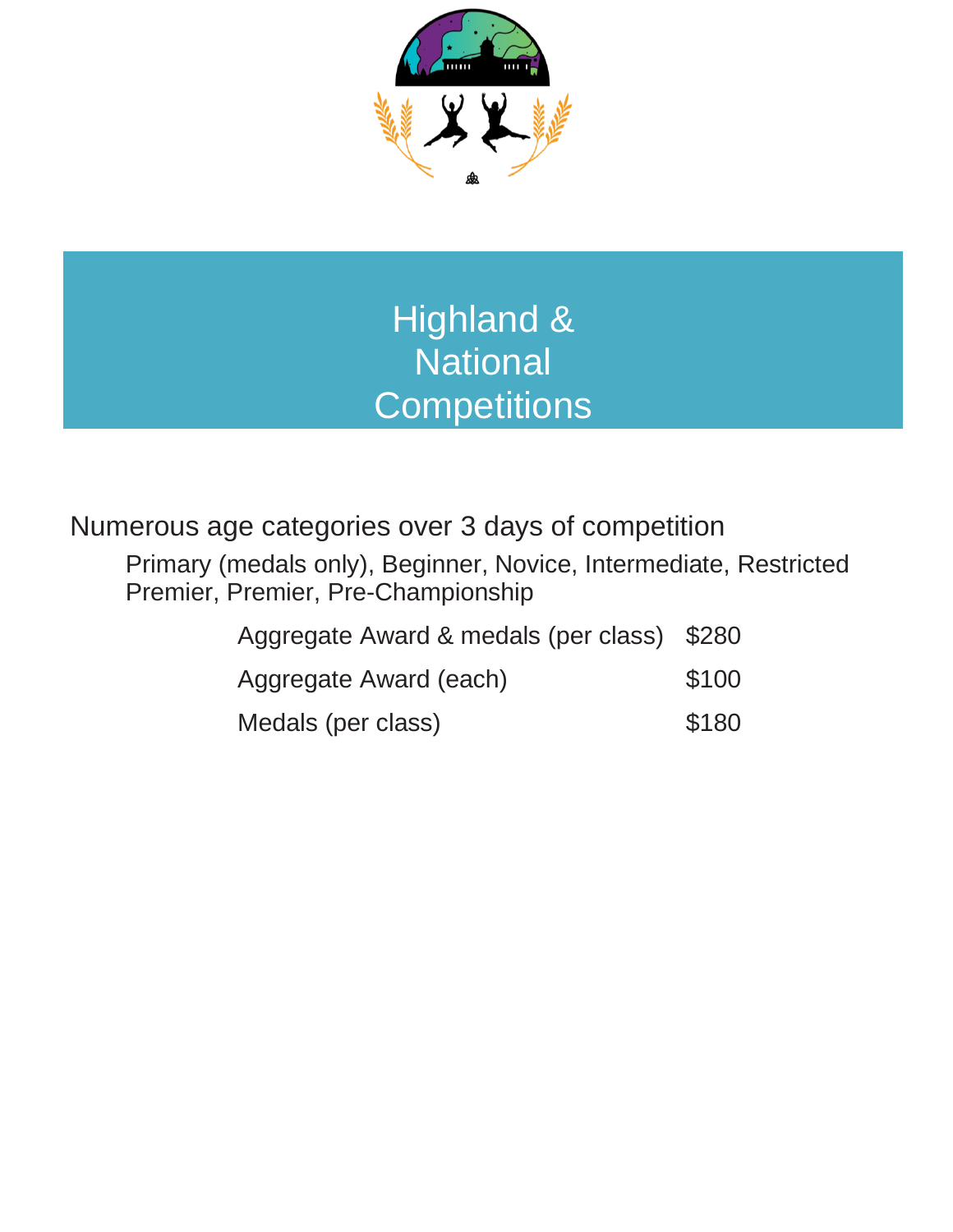

# Special Events

| <b>Pre-Premier Trophy Fling</b>            |      |
|--------------------------------------------|------|
| <b>Numerous Age Categories</b>             |      |
| Aggregate Award & medals (per class) \$100 |      |
| Aggregate Award (each)                     | \$40 |
| Medals (per class)                         | \$60 |

# Premier Bellegarde Blue Bonnets Memorial Event

#### Numerous Age Categories

| Aggregate Award (each)                                    | \$100 |
|-----------------------------------------------------------|-------|
| 1 <sup>st</sup> Runner-Up Award (each)                    | \$100 |
| 2 <sup>nd</sup> to 5 <sup>th</sup> Runner-Up Award (each) | \$80  |
| One-of-a-kind medal (per class -                          | \$70  |
| preliminary round)                                        |       |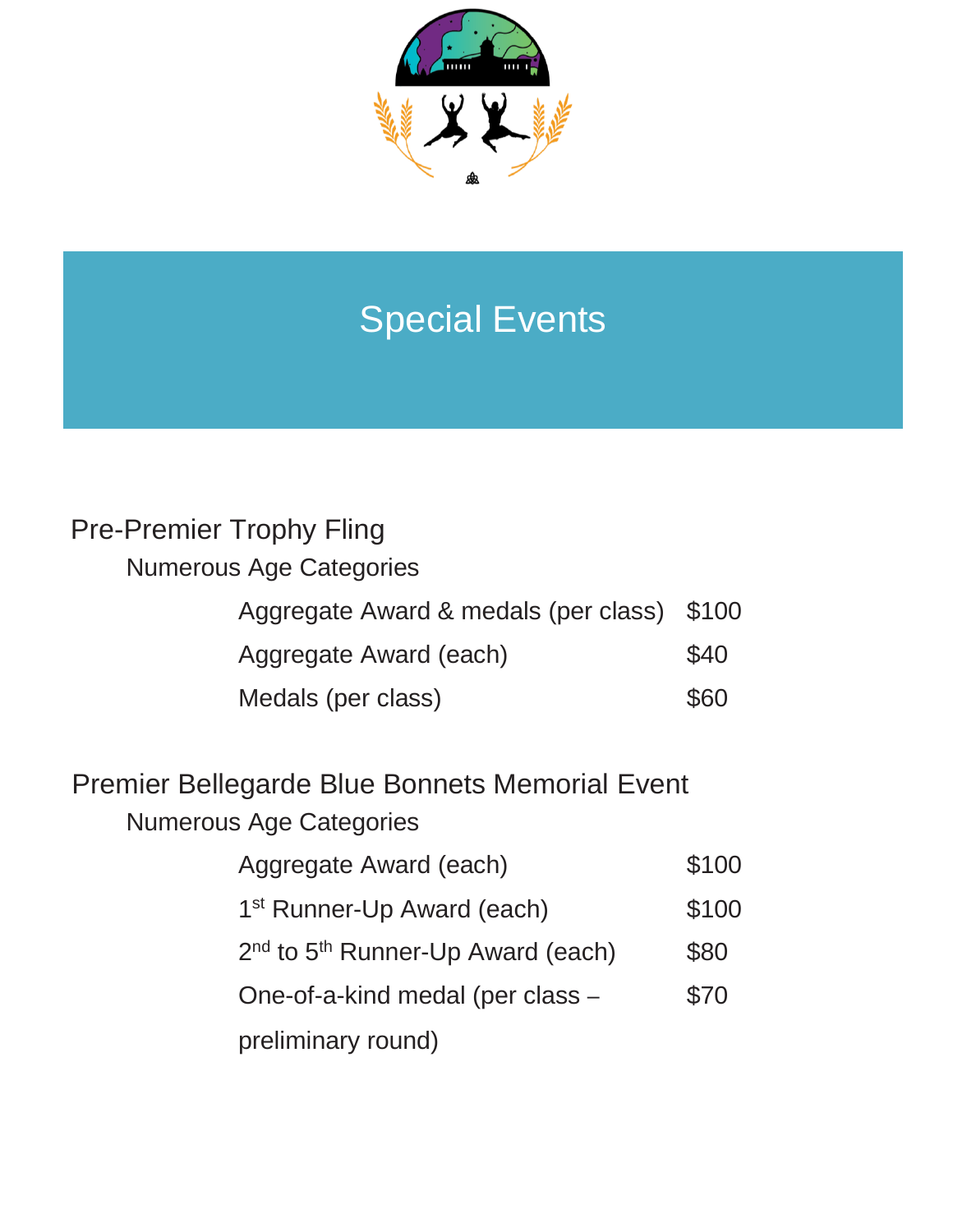

## Special Events

Solo and Duet Choreographies – Premier and Pre-Premier Numerous Age Categories

| Aggregate Award & medals (per solo class) \$160 |       |
|-------------------------------------------------|-------|
| Aggregate Award & medals (per duet class) \$220 |       |
| Aggregate Award (each)                          | \$100 |
| Medals (per solo class)                         | \$60  |
| Medals (per duet class)                         | \$120 |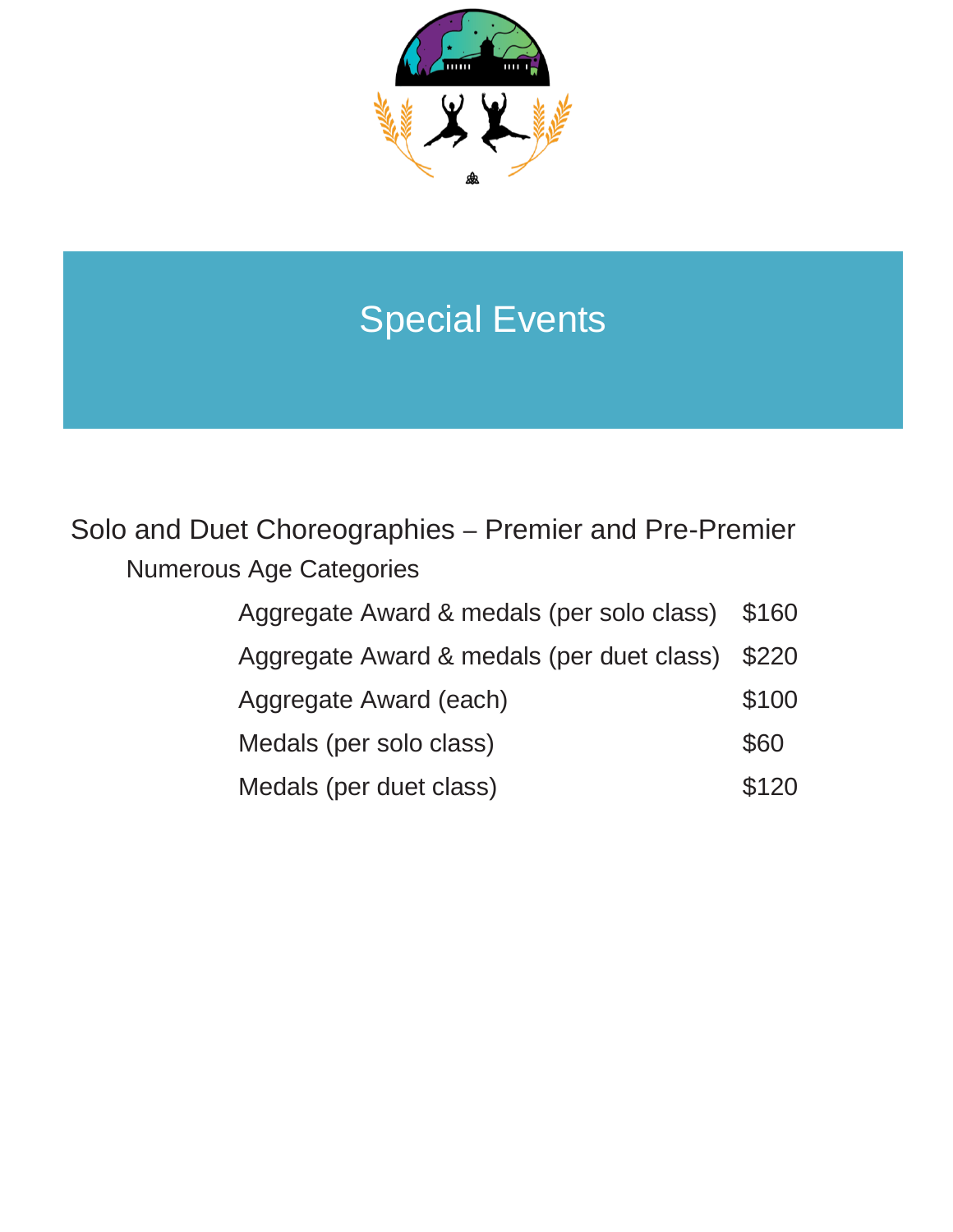

### Award Sponsorship Form

| Contact Name: <u>Contact Name:</u> Contact Name: Contact Name: Contact Name: Contact Name: Contact Name: Contact Name: Contact Name: Contact Name: Contact Name: Contact Name: Contact Name: Contact Name: Contact Name: Contact Na |                      |          |                     |
|-------------------------------------------------------------------------------------------------------------------------------------------------------------------------------------------------------------------------------------|----------------------|----------|---------------------|
|                                                                                                                                                                                                                                     |                      |          |                     |
| Street<br>No.                                                                                                                                                                                                                       |                      |          |                     |
| City<br>Prov/State                                                                                                                                                                                                                  | Postal Code/Zip Code |          |                     |
|                                                                                                                                                                                                                                     |                      |          |                     |
|                                                                                                                                                                                                                                     |                      |          |                     |
|                                                                                                                                                                                                                                     |                      |          |                     |
| Please check the box for what you would like to sponsor.                                                                                                                                                                            |                      |          |                     |
|                                                                                                                                                                                                                                     | Aggregate            | Medals   | <b>Entire Class</b> |
| $\Box$ ScotDance Canada Open Championship                                                                                                                                                                                           | 0                    | <b>U</b> | ( )                 |
| $\Box$ Highland & National Competitions                                                                                                                                                                                             | t 1                  | I 1      | ( )                 |
| $\Box$ Special Event – Pre-Premier Trophy Fling                                                                                                                                                                                     | ( )                  | ( )      | <b>U</b>            |
| $\Box$ Special Event – Bellegarde Blue Bonnets Memorial                                                                                                                                                                             | 0                    |          | ( 1                 |
| $\Box$ Special Event – Choreography                                                                                                                                                                                                 | ( 1                  |          | <b>U</b>            |

Questions? Email us: [sdccs2022sponsor@gmail.com](mailto:sdccs2022sponsor@gmail.com)

Please send completed forms and funds by May 15, 2022. Funds are preferred to be sent by etransfer to [sdccs2022sponsor@gmail.com.](mailto:sdccs2022sponsor@gmail.com) Or please make cheque or money order (in Canadian funds) payable to "SDCCS2022" and forward with completed form to the below address (a receipt will be issued from "SDCCS2022").

c/o mail: SDCCS2022 Sponsorship

3611 Edinburgh Drive

Regina, SK

S4V 2G6

**\*\*Note:** Should you require a charitable tax receipt, cheques/money orders are the only acceptable payment method (no etransfers) and should be made payable to ScotDance Canada. Please send to the address above with the completed form.

Signature:\_\_\_\_\_\_\_\_\_\_\_\_\_\_\_\_\_\_\_\_\_\_\_\_\_\_\_\_\_\_\_\_\_\_\_\_\_\_\_\_\_\_\_\_\_\_ Date: \_\_\_\_\_\_\_\_\_\_\_\_\_\_\_\_\_\_\_\_\_\_\_